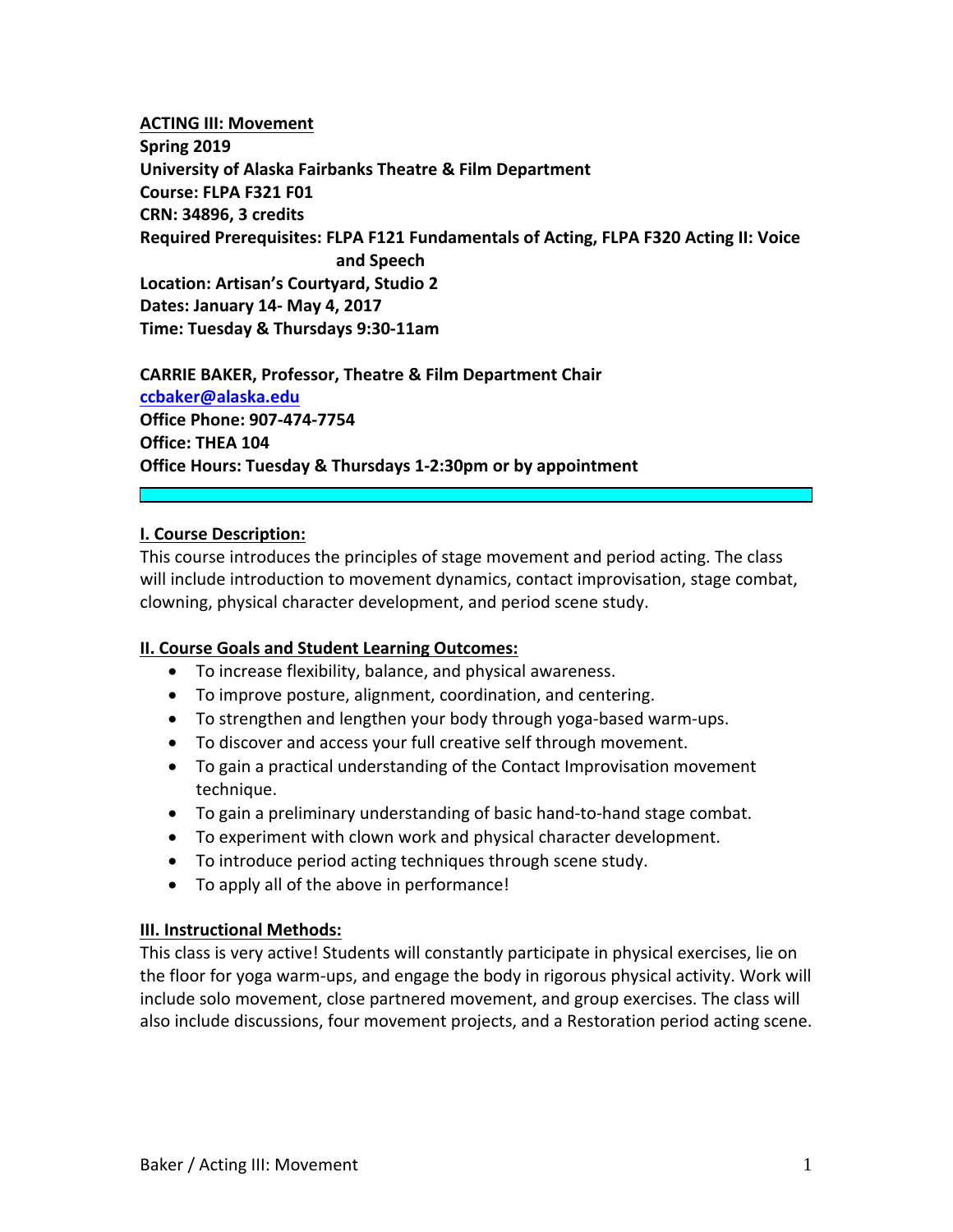## **IV. Required Reading & Materials:**

- *Movement for Actors*, ed. Nicole Potter, Allworth Press ISBN: 1‐58115‐233‐7. There is a copy of this in the library on two-hour/ overnight reserve. It is also available for purchase (hard copy or digital) through the UAF Bookstore.
- Handouts from: Michael Chekhov (*Imagination and Concentration* and *Incorporation and Characterization*), Cohen (*Acting Two*) and Green (*The Wearing of Costume*).
- You need to purchase **Character Shoes** for this class. You can find them for about \$30 on www.amazon.com or in town at Mo Holland Dance Studio or Dance Art Academy. For women' s dress, you need a 2" heel with a strap; for men's dress, you need a basic dress shoe with a hard sole. Theatre & Film UAF's costume shop will provide corsets, rehearsal skirts, and fans for actors inc women's dress and vests, jackets, and handkerchiefs for actors in men's dress.
- Each student must bring a personal **Yoga Mat** to class each day. If you do not own one, they are available for purchase at the bookstore or any sporting goods store in town.

## **V. Audition:**

All *Acting III* students are encouraged to attend Spring Student Drama Association Auditions Saturday January 19, 2019. Find more information about this and the Theatre/Film season at www.uaf.edu/theatrefilm/.

# **VI. Absence Policy:**

Attendance to all classes is mandatory. Exercises, improvisations, discussions, and scene work cannot be made up for the simple reason that they happen in class. If you miss classes, you are missing the course.

Students are permitted two unexcused absences. Excused absences must be supported with written documentation (such as a doctor's note) presented when you return to the following class. Each unexcused absence will reduce your final grade. Missing a class in which you are scheduled to perform is unacceptable and will further reduce your grade. When possible, notify me via email or phone before class if you will be absent. All handouts and assignments will be given in class; if you miss a class, you are responsible for getting all handouts and assignments. All course paperwork (syllabus, assignments) will also be posted on Blackboard (online).

Please arrive to class on time. You are graded each day on attendance (including lateness) and participation. Each unexcused absence will reduce your Participation grade by 1 point. Being late will also reduce your grade. Three lates will equal one unexcused absence and reduce your grade accordingly. Come to class every day and be on time. I expect the highest level of professionalism and responsibility from each of you.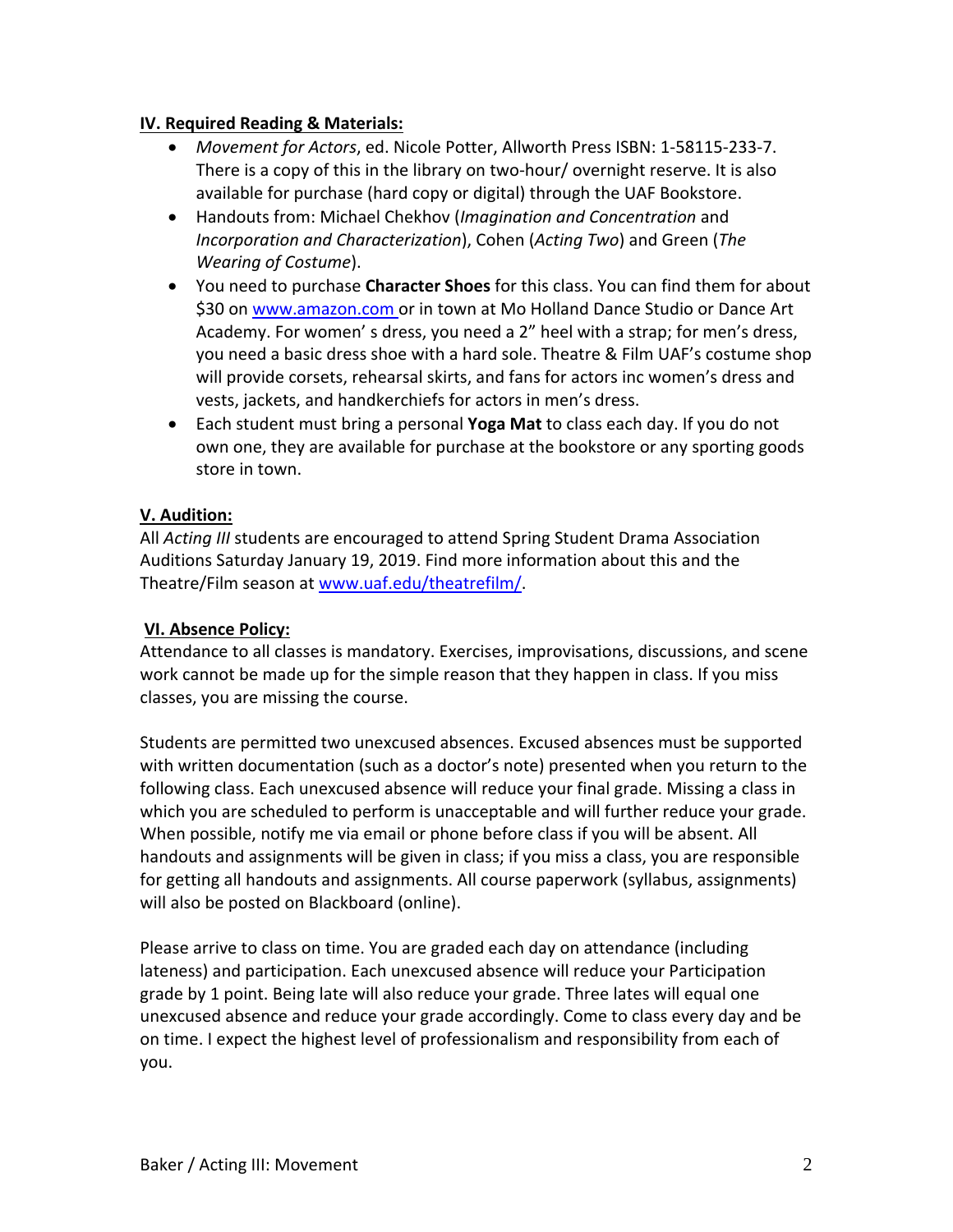# **VII. Grading Policy:**

Please note: Grading will be based on a +/‐ system this semester. A minimum grade of C‐ is required for all prerequisites and major courses in the 2018‐19 catalog.

| <b>TOTAL POINTS: 100</b> |
|--------------------------|

| <b>Grading System:</b> |                |           |             |             |  |
|------------------------|----------------|-----------|-------------|-------------|--|
| $97-100$ : A+          | $87-89: B+$    | 77-79: C+ | $67-69: D+$ | Below 60: F |  |
| 93-96: A               | 83-86: B       | 73-76: C  | 63-66: D    |             |  |
| $90-92: A-$            | $80 - 82$ : B- | 70-72: C- | $60-62: D-$ |             |  |

## **A. Attendance (& Lateness)/ Class Participation/ Attitude (15 points):**

Your attendance, level of participation, enthusiasm, energy, and willingness to work in this class is of the utmost importance. Respect for others is integral to the work we do in *Acting III*. Extensive reading, preparation, and rehearsal outside of class is expected. The work we will be doing is extremely physical and demanding. Our work will involve intense physical partnering, weight exchange exercises, and lifts, so full commitment and attention to one another is key. I expect each of you to be committed to creating a positive, supportive, respectful, safe atmosphere. I have zero tolerance for mocking, ridiculing, or in any way insulting or harassing a classmate. This classroom is a safe and respectful space. You are graded each class for attendance, participation, and attitude.

It is your responsibility to gauge your own body in this class and to protect yourself from injury. Only you know how much physical work is too much for you. You must always be aware of protecting your body from injury. Please notify me on the class waiver of any chronic injuries or medical conditions that you have.

## **Some Important Points:**

- Please wear workout clothes to this class. Nothing too baggy. You will sweat. At times, you will be layering corsets, rehearsal skirts, vests, and jackets over your clothes.
- All warm-ups and movement work will be done in bare-feet. Wear indoor sneakers for stage combat classes. Wear your character shoes for scene work.
- Bring your yoga mat to class for warm-ups.
- Artisan's Courtyard changing rooms and lockers are available for your use. Please bring your own lock!!
- Shut off cell phones.
- Bring a bottle of WATER to class every day.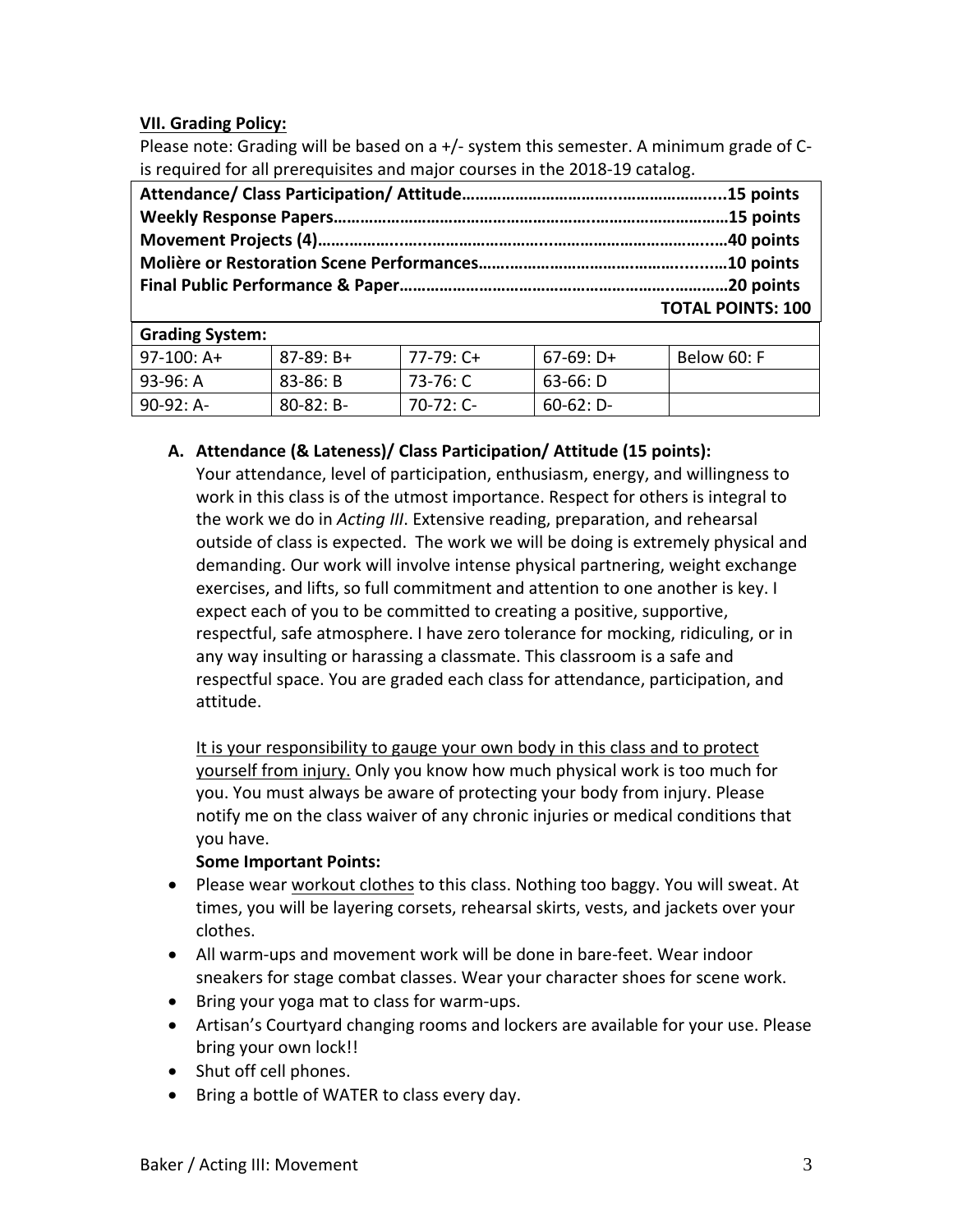• Please arrive to class on time, dressed properly, and ready to work, armed with an open mind and spirit!

#### **B. Weekly Reading Response Papers (15 points):**

I think you will find the readings in Potter and various handouts to be very informative and great supplements to the movement work that you will be doing in this class. On the Tuesday of each week that there is a reading assignment you will hand in a 1‐page (double spaced) response to the reading paper. You may respond to anything in the reading that intrigued you or inspired thought and reflection. I want to see that you have done the reading and have thought about it in a comprehensive way, connecting it to our work in class. These papers are not formal in style, but rather a space for you to respond to the reading material: What interests you? What sparks ideas? What inspires you? What connects to our work in class? You will write a total of 8 response papers during the semester. Keep up with the reading and write about what you think about it!

#### **C. Movement Projects (40 points):**

| Movement Piece #1 (Solo 3-5 minutes)10 points        |  |
|------------------------------------------------------|--|
| Stage Combat Piece: (Partnered 3-5 minutes)10 points |  |
|                                                      |  |
| Movement Piece #2 (Partnered 3-5 minutes)10 points   |  |

This semester you will perform four movement pieces: two solo pieces and two partnered pieces. These are all non‐vocal, non‐verbal pieces. These pieces are an opportunity for you to experiment with techniques and tools that you will be learning in class. You may want to experiment with using music and/or props. For your Clown Piece, I will provide each of you with a red nose. This is your time to create original work, so have fun and give yourself enough rehearsal time. In performance, these pieces should be choreographed, not improvised. Improvisation will inevitably be part of the process in creating these pieces, but you should not come in and just "wing it" in performance. Movement pieces are another form of theatre and of storytelling, so put the same time and commitment into rehearsal that you would put into rehearsing a spoken scene. I strongly suggest timing your pieces in rehearsal so that you stay in the given time range. I will assign partners for the Stage Combat Piece and Movement Piece #2.

#### **D. Molière or Restoration Scene Performances (10 points):**

You will present one Molière or Restoration scene this semester. I will assign partners and material for all scenes. For the first showing, you will present the scene and we will work on it in class. You will then have a final showing of the improved scene. When you present the scene in class for the first showing, you need to come in with the scene rehearsed, blocked, and off‐book. Also, you should dress appropriately for your character (corsets/ vests, skirts/ period pants, character shoes, etc) in the scene and have necessary props.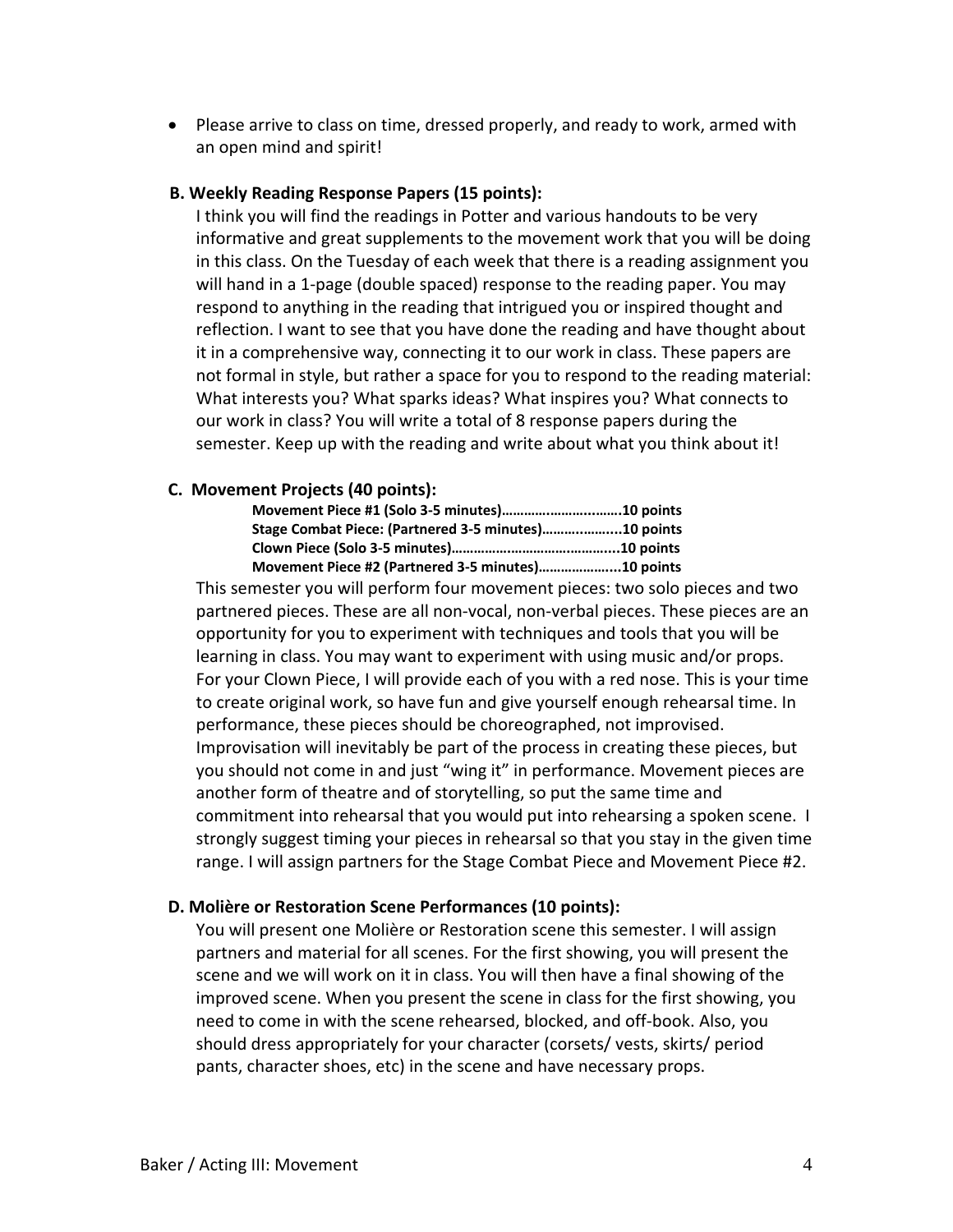# **E. Final Public Performance & Paper (20 points):**

For the final public performance you will present your Molière or Restoration scene (final showing) and other work from the semester that has been further rehearsed and improved.

Final Self‐Assessment Paper: Three double‐spaced typed pages. Due at the final performance. Assess your own work and physical development as an actor during the semester.

# **VIII. Important selections from the UAF Student Code of Conduct**:

"UAF requires students to conduct themselves honestly and responsibly, and to respect the rights of others. Conduct that unreasonably interferes with the learning environment or that violates the rights of others is prohibited…. Honesty is a primary responsibility of you and every other UAF student. The following are common guidelines regarding academic integrity:

- Students will not collaborate on any quizzes, in-class exams, or take-home exams that will contribute to their grade in a course, unless permission is granted by the instructor of the course. Only those materials permitted by the instructor may be used to assist in quizzes and examinations.
- Students will not represent the work of others as their own. A student will attribute the source of information not original with himself or herself (direct quotes or paraphrases) in compositions, theses and other reports.
- No work submitted for one course may be submitted for credit in another course without the explicit approval of both instructors."

# **If you cheat or plagiarize in this class, you will FAIL the assignment and possibly the entire class.**

# **IX. Student Protections and Services Statement:**

Every qualified student is welcome in my classroom. As needed, I am happy to work with you, disabilities services, veteran's services, rural student services, etc to find reasonable accommodations. Students at this university are protected against sexual harassment and discrimination (Title IX), and minors have additional protections. As required, if I notice or am informed of certain types of misconduct, then I am required to report it to the appropriate authorities. For more information on your rights as a student and the resources available to you to resolve problems, please go to the following site: www.uaf.edu/handbook/

# **X. Support Services:**

- Disability Services: http://www.uaf.edu/disability/
- Student Support Services https://uaf.edu/sss/
- Rural Student Services https://uaf.edu/ruralss/
- Military and Veteran Services: https://uaf.edu/veterans/
- UAF Writing Center http://www.uaf.edu/english/writing‐center/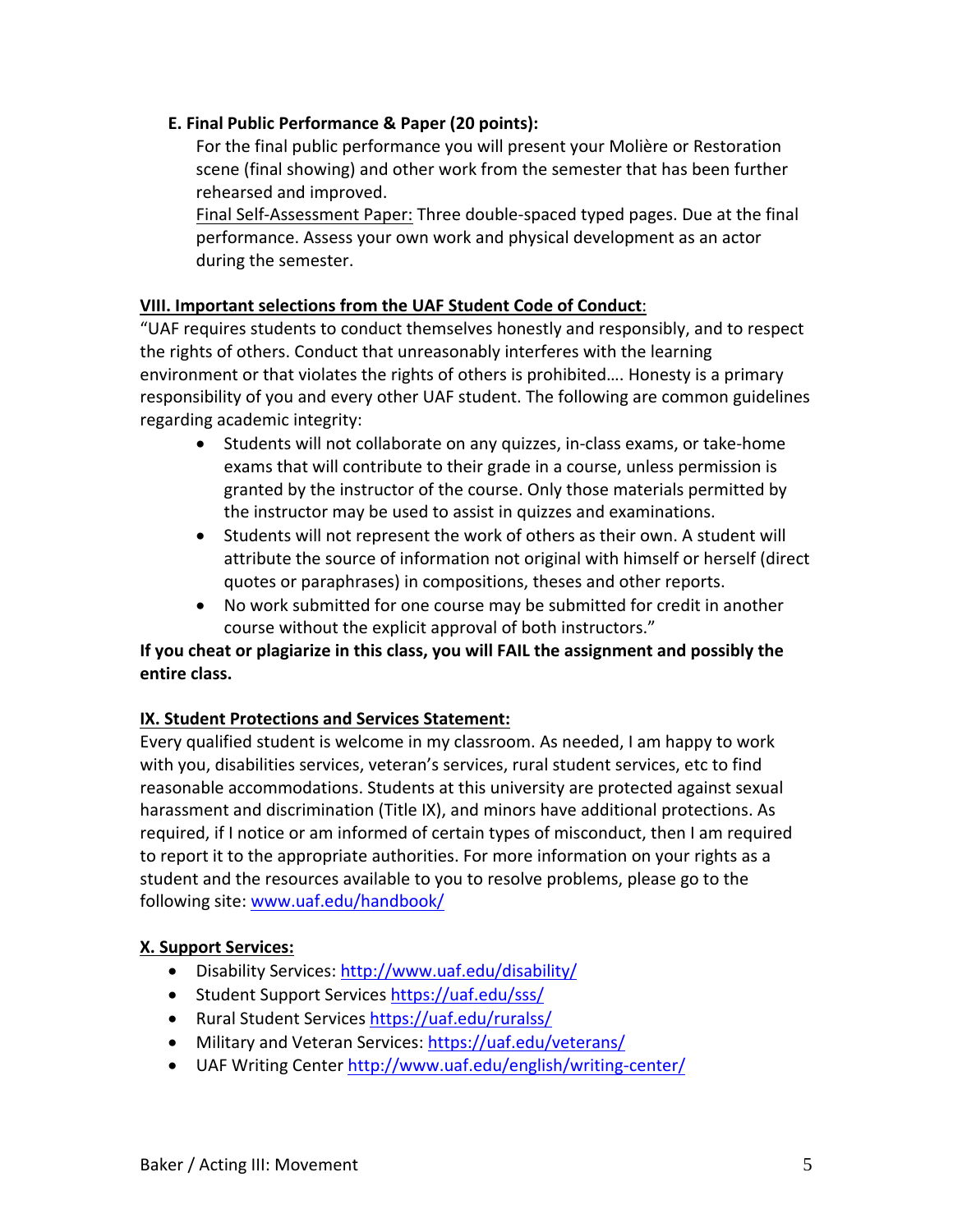# **XI. Office of Diversity and Equal Opportunity**

University of Alaska Board of Regents have clearly stated in BOR Policy that discrimination, harassment and violence will not be tolerated on any campus of the University of Alaska. If you believe you are experiencing discrimination or any form of harassment including sexual harassment/misconduct/assault, you are encouraged to report that behavior. If you disclose sexual harassment or sexual violence to a faculty member or any university employee, they must notify the UAF Title IX Coordinator about the basic facts of the incident. Your choices for disclosure include:

1) You may confidentially disclose and access confidential counseling by contacting the UAF Health & Counseling Center at 474‐7043.

2) You may access support and file a Title IX report by contacting the UAF Title IX Coordinator at 474‐7599.

3) You may file a criminal complaint by contacting the University Police Department at 474‐7721.

# **XI. TENTATIVE Semester Overview (always subject to change!):**

NOTE: Each class will begin with a 20 minute physical warm‐up of cardio activity, stretching and yoga. Because of the location of the class, I will be extra aware of letting you leave on time…but this means that class must start on time and I expect everyone to be ready to work at the start of class.

**Weekly Reading response papers are due each TUESDAY unless otherwise noted.**

## **Week 1:**

1/15 Enrollment, Business, Course Objectives, Grading Policy 1/17 Learn warm‐up sequence

# **Week 2:**

Weekly Reading: *Movement for Actors: Part One* and Handouts: *Imagination and Concentration* and *Incorporation and Characterization* by Michael Chekhov RESPONSE PAPER DUE 1/22

1/22 Learn warm‐up sequence, Room Walk/ Circle Exercises/ Alexander Alignment/ Basic Michael Chekhov Exercises

1/24 Isolations/ Room Walk w/ body leading, Balloon, Rope, Tug‐o‐War

# **Week 3:**

Weekly Reading: *Movement for Actors: Part Two* RESPONSE PAPER DUE 1/29

MOVEMENT PIECE #1 ASSIGNED 1/31

1/29 Balance & Counter‐Balance (back/arm stretching w/ standing/sitting, standing/lying down w/partner, back to back, back to front, airplane)/ Trading **Fours** 

1/31 Rolls: forward, backward, stand/roll/stand, side, group / Trading Fours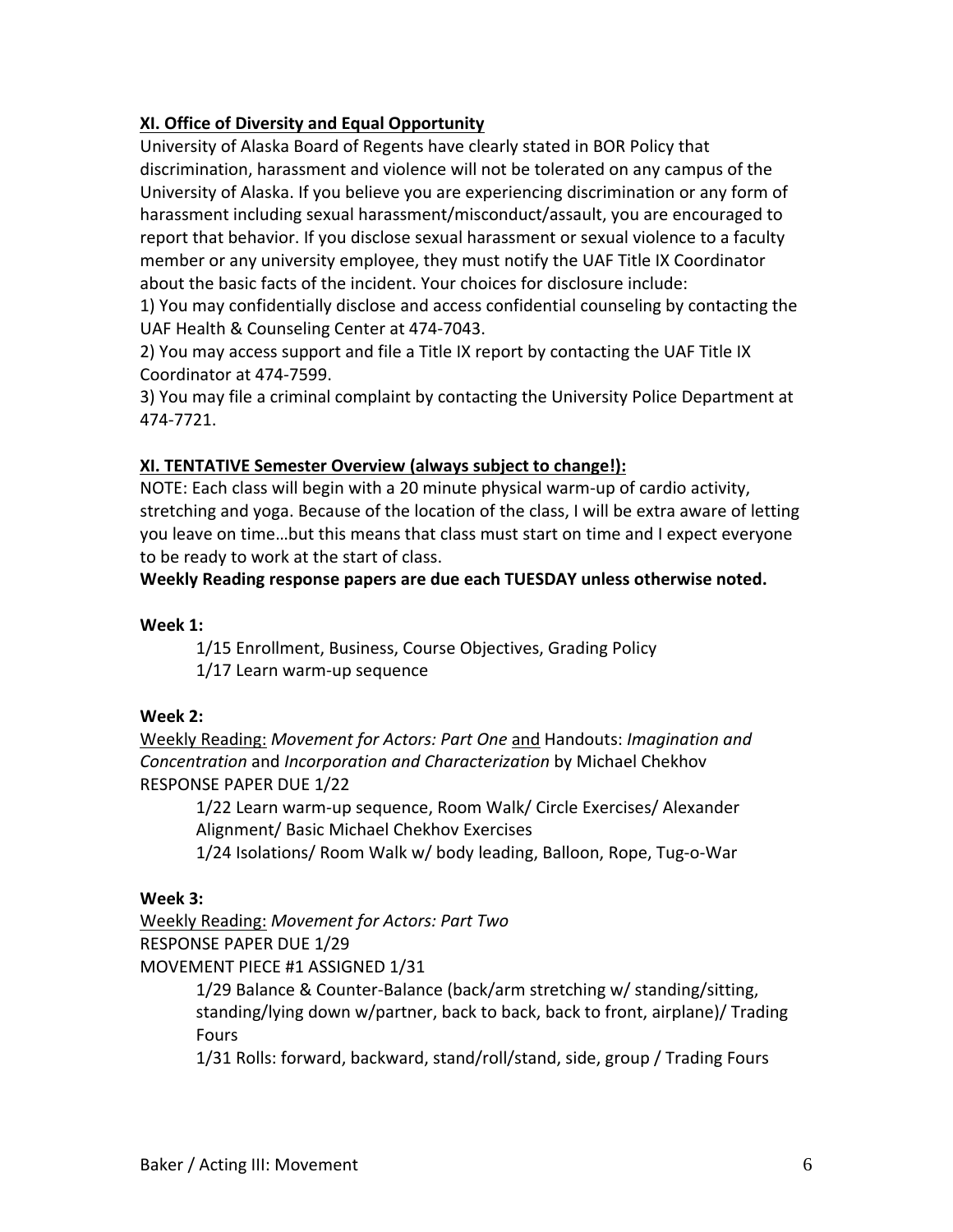## **Week 4:**

Weekly Reading: *Movement for Actors: Part Three* RESPONSE PAPER DUE 2/5

> 2/5 Lifts: back to back, back to front, t‐back / Trading Fours into Contact Improv 2/7 Lifts: hip lift, baby, koala / Trading Fours into Contact Improv

### **Week 5:**

Weekly Reading: *Movement for Actors: Part Four* SOLO MOVEMENT PIECE PERFORMANCES 2/12 RESPONSE PAPER DUE 2/14 Thursday 2/12 **Movement Piece #1: Solo Performances** 2/14 Stage Combat Video: David Boushey

Meet in: THEATRE & FILM DEPARTMENT GREEN ROOM

### **Week 6:**

Weekly Reading: *Movement for Actors: Part Five* RESPONSE PAPER DUE 2/19 STAGE COMBAT PARTNERS ASSIGNED 2/21 2/19 Stage Combat: slaps, Roundhouse punch, John Wayne punch, blocks, stomach punch, knee to stomach 2/21 Stage Combat: head slams wall/ floor, scratch, hair pull, choke/break‐out, stomach kick, face kick, chest kick on floor

#### **Week 7:**

Weekly Reading: *Movement for Actors: Part Six* RESPONSE PAPER DUE 2/26 REHEARSE STAGE COMBAT PIECES 2/26 Stage Combat: body throw/roll, forward fall, side fall, back fall

2/28 Stage Combat Review and Choreography

## **Week 8:**

Weekly Reading: *Movement for Actors: Part Seven* RESPONSE PAPER DUE 3/5 STAGE COMBAT FIGHT SEQUENCE WRITTEN WORK DUE 3/5 STAGE COMBAT PERFORMANCES 3/7 3/5 Stage Combat Review and Choreography

3/7 **Stage Combat Piece: Partnered Performances**

# **\*\*\*\*\* SPRING BREAK \*\*\*\*\***